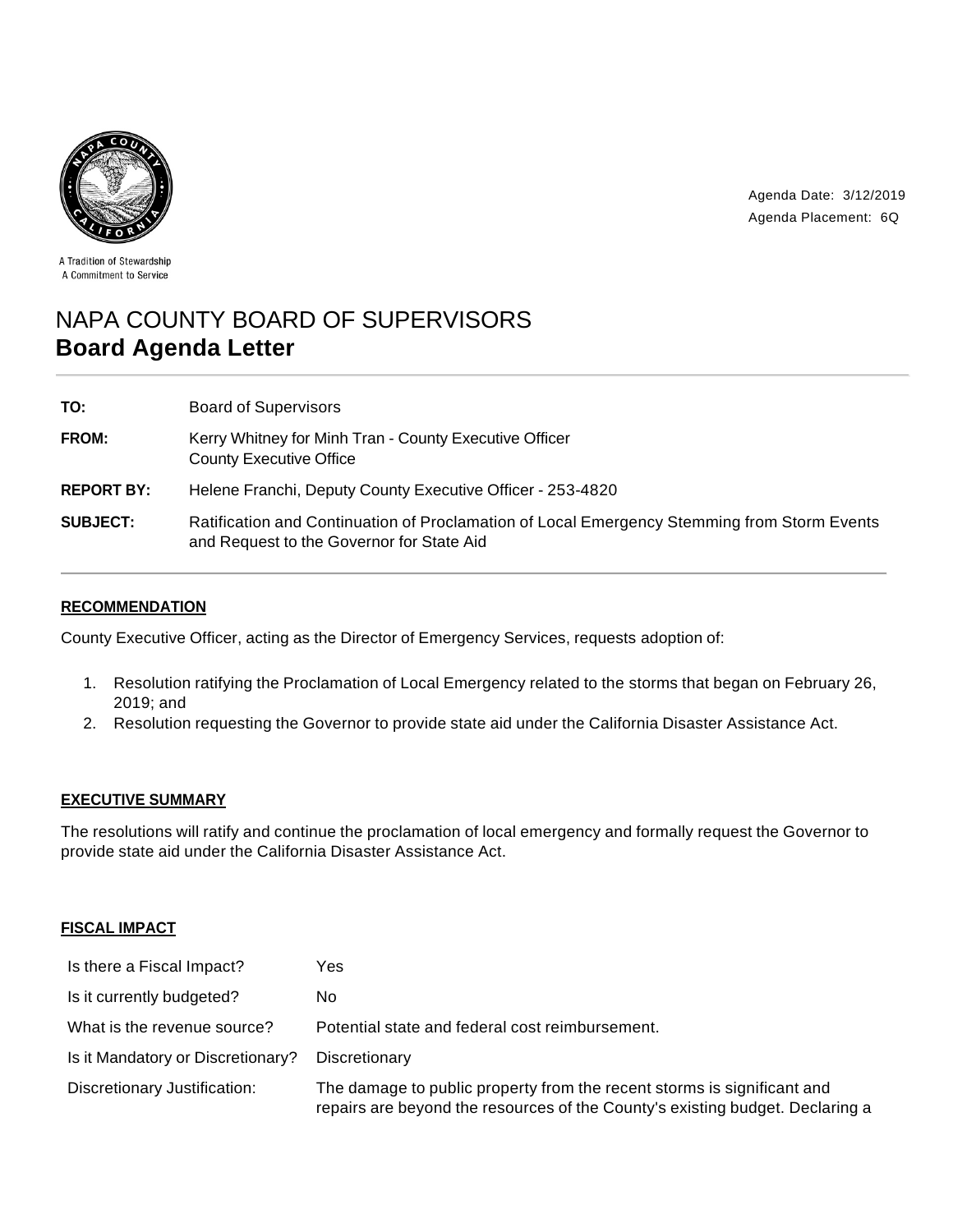|                               | local emergency and making a request for aid under the California Disaster<br>Assistance Act, in coordination with similar requests from other public entities<br>across the state, will encourage the Governor to make available state recovery<br>aid to the Napa community and enable the County to request similar<br>additional assistance from the federal government. Adoption of these<br>resolutions could potentially provide reimbursement of County and other local<br>entity costs. |
|-------------------------------|--------------------------------------------------------------------------------------------------------------------------------------------------------------------------------------------------------------------------------------------------------------------------------------------------------------------------------------------------------------------------------------------------------------------------------------------------------------------------------------------------|
| Is the general fund affected? | Yes                                                                                                                                                                                                                                                                                                                                                                                                                                                                                              |
| Future fiscal impact:         | The future fiscal impact is unknown at this time, since the extent of damages<br>and timelines for repair are still being determined.                                                                                                                                                                                                                                                                                                                                                            |
| Consequences if not approved: | Failure to declare a local emergency and approve the request to the State<br>could inhibit the County and other entities' ability to secure assistance under<br>the California Disaster Assistance Act and other sources.                                                                                                                                                                                                                                                                        |
| Additional Information:       |                                                                                                                                                                                                                                                                                                                                                                                                                                                                                                  |

## **ENVIRONMENTAL IMPACT**

ENVIRONMENTAL DETERMINATION: The proposed action is not a project as defined by 14 California Code of Regulations 15378 (State CEQA Guidelines) and therefore CEQA is not applicable.

#### **BACKGROUND AND DISCUSSION**

Throughout February and early March 2019 heavy rains, saturated ground, and caused roads to wash out, trees to topple, and creek banks to be washed out, damaging and endangering public infrastructure. As set forth in the attached proclamation, the County Executive Officer proclaimed a local emergency pursuant to Government Code Section 8630 and Napa County Code Section 2.80.060(A)(2) as of March 12, 2019 based on conditions of a disaster that occurred as of February 26, 2019. The local emergency status must be ratified by the Board through the first of the two requested resolutions in order to continue the emergency and must further be reviewed at least every 30 days thereafter by the Board to determine the need for continuance and/or termination. Requests to continue the emergency may, therefore, be on future Board agendas for your consideration and/or action.

In addition to the act of declaring an emergency, the County and other public entities are unable to absorb the cost impacts of this disaster within existing resources and budgets. The full extent of damage to private property and public property of local cities and other governmental agencies is still being assessed and not yet known.

The Board is requested to adopt the second of the attached resolutions to request the State to provide aid pursuant to the California Disaster Assistance Act. The state aid would provide assistance for the restoration of public facilities and will enable Napa County to request potential federal assistance.

#### **SUPPORTING DOCUMENTS**

A . Resolution

B . Exh A - Proclamation